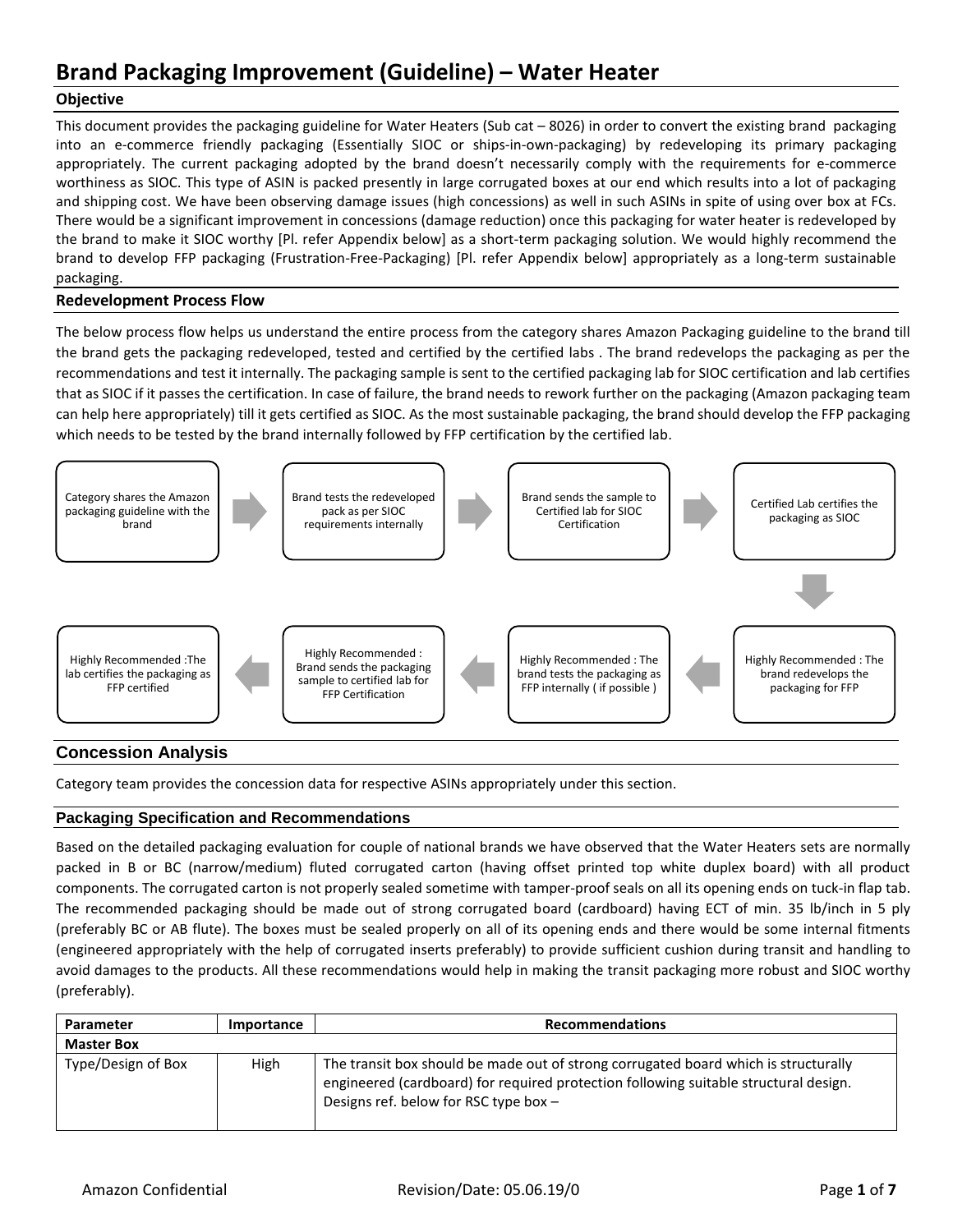| סיייס אייש יי איי            |          | $\sqrt{2}$                                                                                                                                                                                                                                                                                                                                                     |  |
|------------------------------|----------|----------------------------------------------------------------------------------------------------------------------------------------------------------------------------------------------------------------------------------------------------------------------------------------------------------------------------------------------------------------|--|
|                              |          | Description: 0201<br>Montage: M/A                                                                                                                                                                                                                                                                                                                              |  |
| <b>Box Opening</b>           | High     | The opening of the box should be securely sealed on the tuck-in flap tab to make it<br>tamper-proof                                                                                                                                                                                                                                                            |  |
| <b>Strapping Type</b>        | High     | Required depending on the product weight                                                                                                                                                                                                                                                                                                                       |  |
| <b>Strap Material</b>        | Medium   | PP Material                                                                                                                                                                                                                                                                                                                                                    |  |
| No. of straps                | Medium   | $\overline{2}$                                                                                                                                                                                                                                                                                                                                                 |  |
| <b>Taping Type</b>           | Moderate | Proper taping on the opening ends of the transit box using H type taping                                                                                                                                                                                                                                                                                       |  |
| Tape Substrate               | Moderate | BOPP is widely used tape substrate for related application                                                                                                                                                                                                                                                                                                     |  |
| No. of ply                   | High     | Box should be made out of min. 3/5 ply corrugated board (cardboard)                                                                                                                                                                                                                                                                                            |  |
| Flute Type                   | High     | 5 ply board should consist of BC (Narrow and Medium) or AB (Broad and Narrow) flutes<br>appropriately and flute direction should be always vertical along the height of the box (<br>once the box is kept in upright condition)                                                                                                                                |  |
| <b>Board Thickness</b>       | Moderate | The standard cardboard thickness should be min. 6.8 mm in case of BC flute and 8 mm<br>for AB flute type                                                                                                                                                                                                                                                       |  |
| Outer layer of the           | Moderate | Ideally all the layers of the board should be made out of kraft instead of duplex outer                                                                                                                                                                                                                                                                        |  |
| board                        |          | layer (paperboard) to maximize the strength of cardboard                                                                                                                                                                                                                                                                                                       |  |
| Board Edge Crush<br>ECT)     | High     | The corrugated board should have min. ECT of 35 lb/inch for required performance in e-<br>commerce supply chain                                                                                                                                                                                                                                                |  |
| Manufacturing Joint          | Moderate | Glued joint is preferred over stapling without affecting packaging performance                                                                                                                                                                                                                                                                                 |  |
| <b>Internal Components</b>   |          |                                                                                                                                                                                                                                                                                                                                                                |  |
| Poly Bag                     | High     | The product should be properly covered to avoid any dust                                                                                                                                                                                                                                                                                                       |  |
| Foam sheet (EPE)             | High     | This may be appropriately used as internal fitment for delicate products in order to<br>provide sufficient cushion inside the corrugated transit packaging.                                                                                                                                                                                                    |  |
| Inserts<br>(Corrugated /EPE) | High     | The primary pack (irrespective of packaging type) should be suspended within the transit<br>box appropriately with the help of internal fitments (if required) so that it doesn't move<br>around during transit and handling. The fragile products should be protected by suitable<br>internal fitments made out of corrugate (min. 25 ECT) or EPE foam sheet. |  |
| Cushion at top and<br>bottom | High     | As appropriate based on existing product design (Corrugated fitment or EPE foam sheet<br>is highly recommended)                                                                                                                                                                                                                                                |  |
| Cushion for<br>accessories   | High     | As appropriate based on existing product design (corrugated fitment or EPE foam sheet)                                                                                                                                                                                                                                                                         |  |
| Void Filler                  | Medium   | It can be used if necessary to arrest any movement inside the corrugated primary<br>packaging                                                                                                                                                                                                                                                                  |  |
| <b>EPE Density</b>           | High     | Appropriate based on product design. Recommended density for molded EPE sheet is 11<br>$kg/m3$ or more.                                                                                                                                                                                                                                                        |  |

### **Acronyms:**

RSC – Regular Slotted Container PP – Polypropylene CCNB – Clay Coated Newsback EPS – Expanded Polystyrene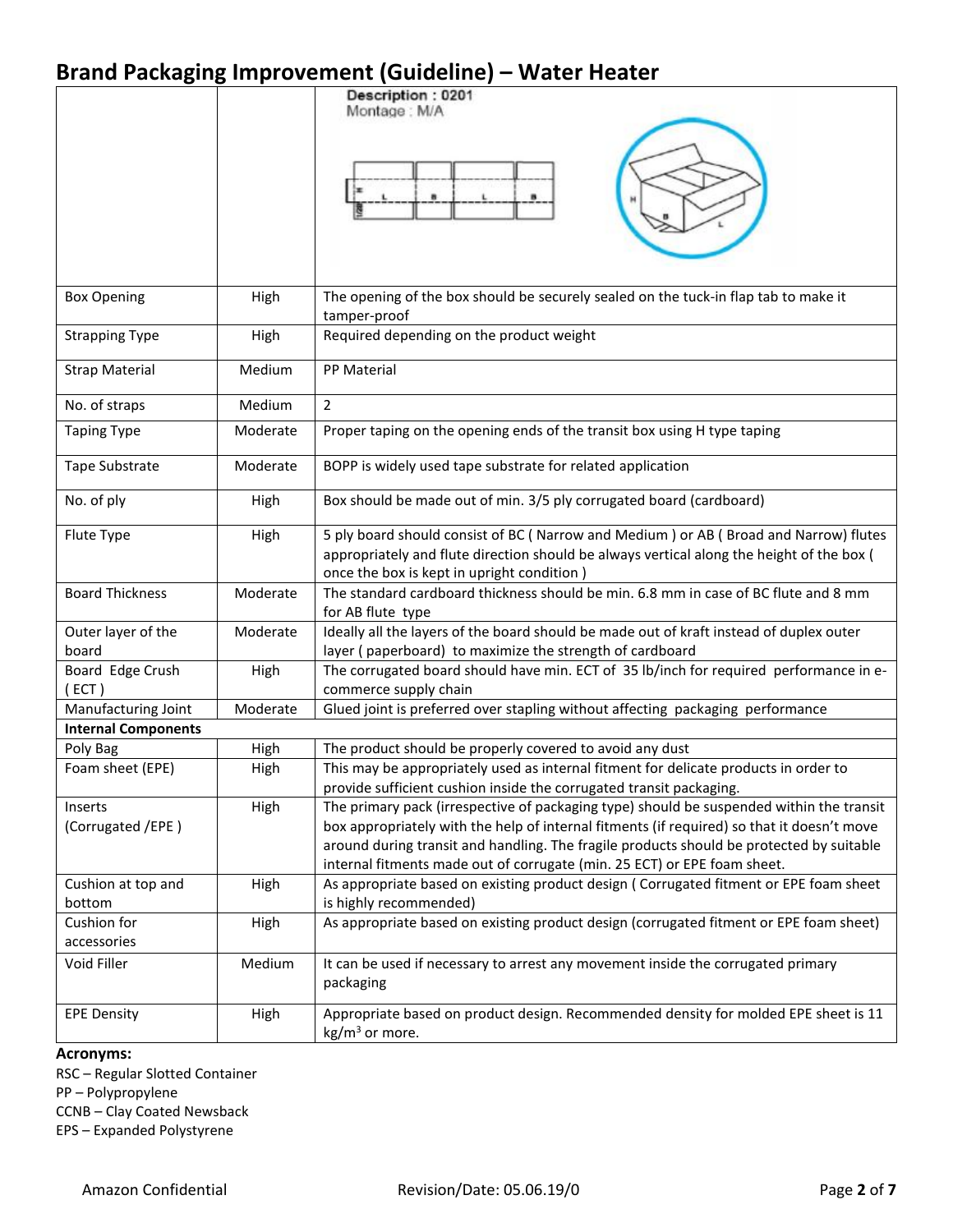Note – The recommendations are purely based on the observations during packaging evaluation of few National brands. The brand may have some other suggestions for packaging improvement which should be referred along with above recommendations for necessary packaging design or material change. The prescribed packaging quality parameters as mentioned above are just for reference. There would be a joint review of by the brand, Amazon Category team and Packaging team once packaging is redeveloped and certified by the lab before implementation.

#### **Questions**

Please reach out t[o in-packaging@amazon.com](mailto:in-packaging@amazon.com) for any queries related to this document or any other technical clarification.

#### **Appendix**

#### **A1: Packaging Evaluation for few national brands**

Packaging Type – Printed corrugated carton or box Corrugated Box

- 1. The primary packaging is made out of B fluted 3 ply corrugate having top printed duplex (top grey back or CCNB) paperboard.
- 2. The corrugated cartons for few of the ASINs don't appear to have sufficient strength for making them transit worthy in ecommerce supply chain and they are not tamper-proof to convert them into SIOC.
- 3. The gross weight of the product is typically 3 12 kg depending on the pack size.
- 4. Some of the brands use special cushion pad (Instapak Foam Pack) at the top and bottom of the product while packing it inside the corrugated brand packaging.

Internal Fitments

1. The internal fitments (normally EPS or thermocol sheet) seem to be insufficient in existing primary brand packaging which can help those packaging act as SIOC in our supply chain.

#### **Images for Primary Brand Packaging**

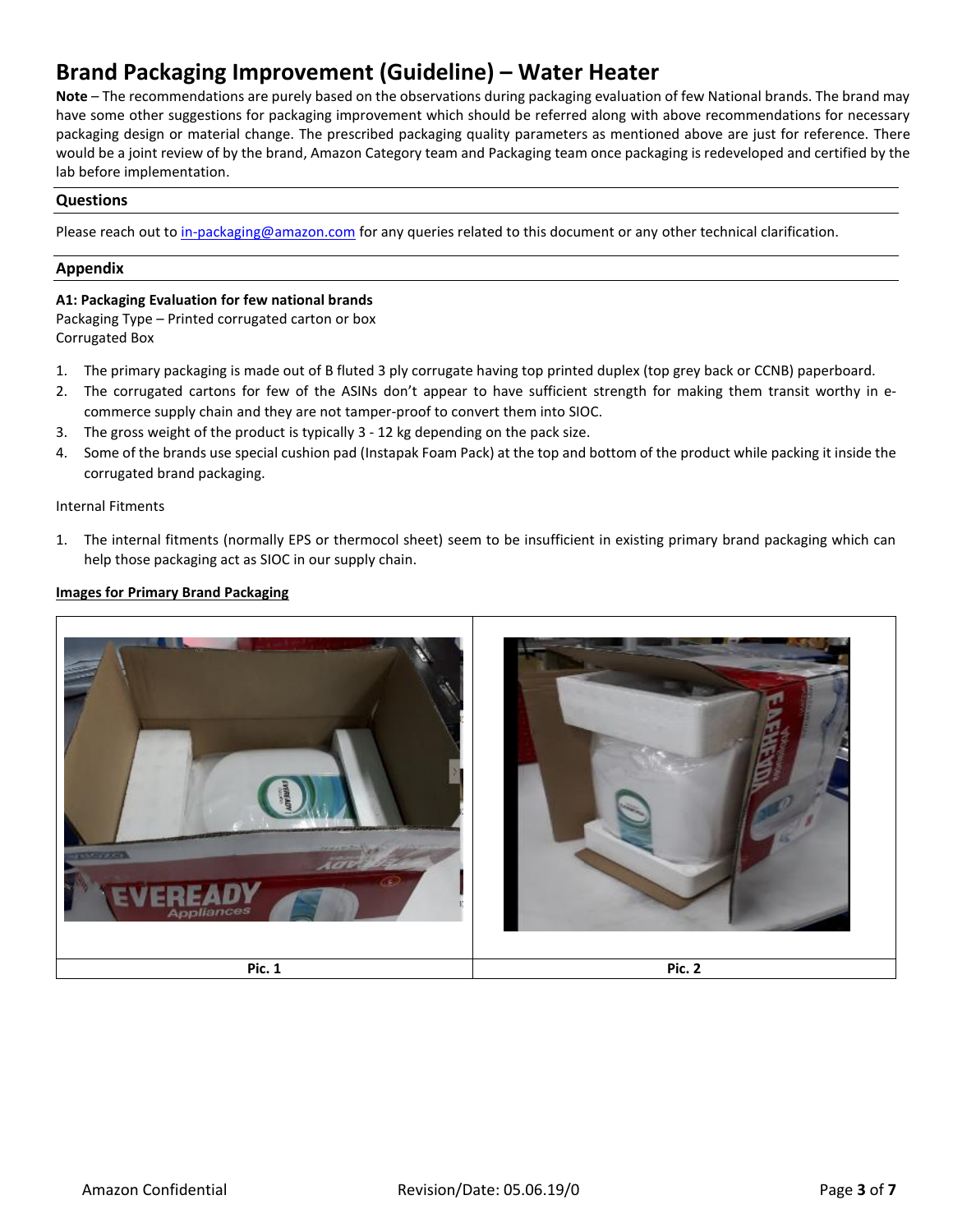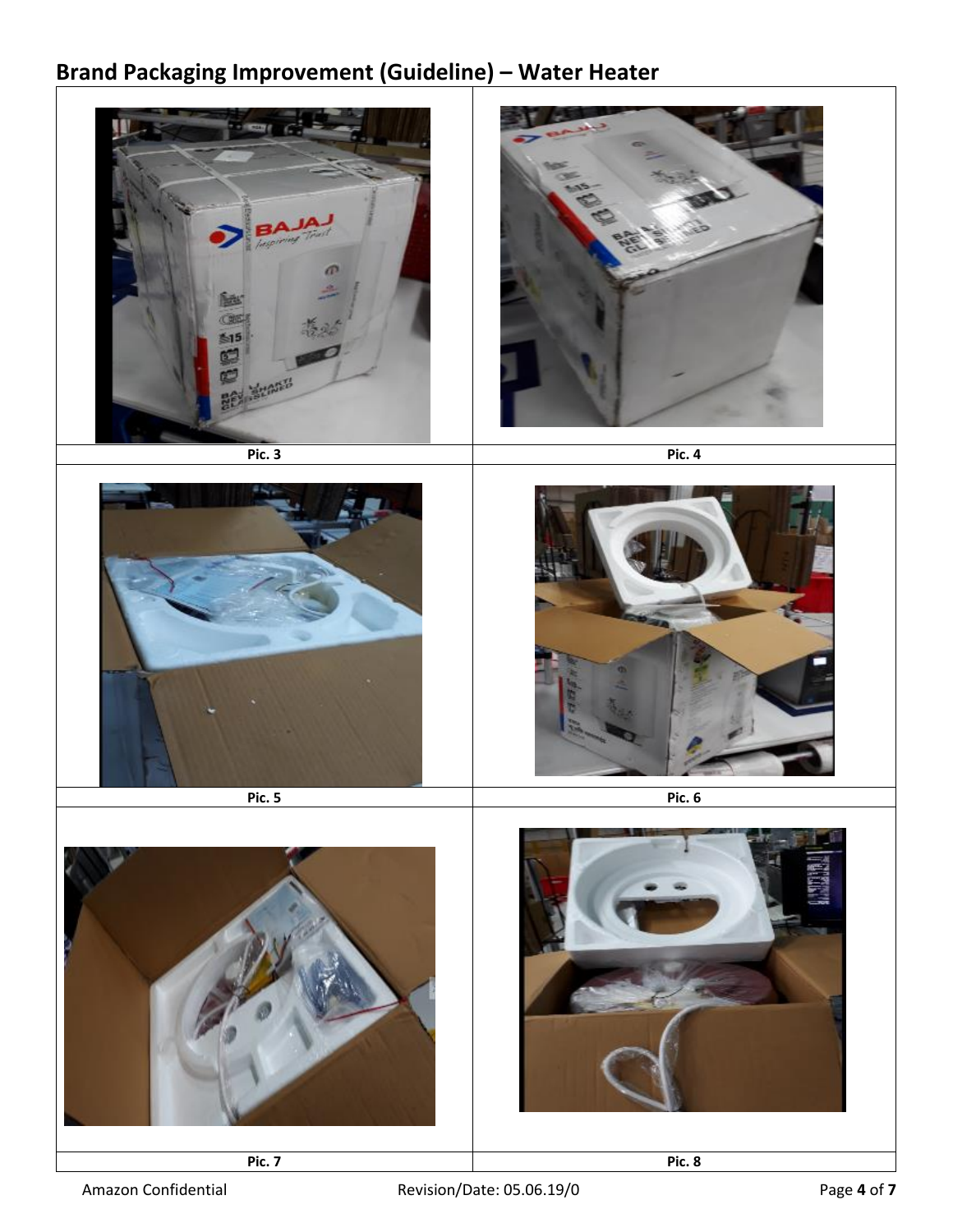

**A2: SIOC Certification** 

Once the primary-cum-transit packaging is redeveloped based on the recommendations from Amazon, the brand needs to test the packaging internally as per below test protocol and send the sample to the certified lab to get it certified for SIOC. Below criteria needs to be followed for SIOC certification –

- a. Shippable without any Amazon over box
- b. No prep. Is required by Amazon
- c. Minimal damage/defect rates
- d. ISTA 6 Amazon Test Compliant

The SIOC test process as per ISTA 6 is depicted here below –

#### **Sample Inspection**

Select the ASIN and ensure it is sufficiently protected, not damaged and below conditions are met –

- No pre-existing damage (e.g. dents, broken parts, cracks, chips, wet surface etc.).
- The pack is closed properly by taping.



Before marking the carton, place the smallest flat surface of the carton facing you. Proceed to mark the sample as illustrated in the image here.

The following drops must be made onto a hard flat surface, like concrete -

| Drop Order | Drop Height | Drop Orientation |
|------------|-------------|------------------|
|            | 18 in       | Edge $3-4$       |
|            | 18 in       | Edge $3-6$       |
|            | $18$ in     | Edge $4-6$       |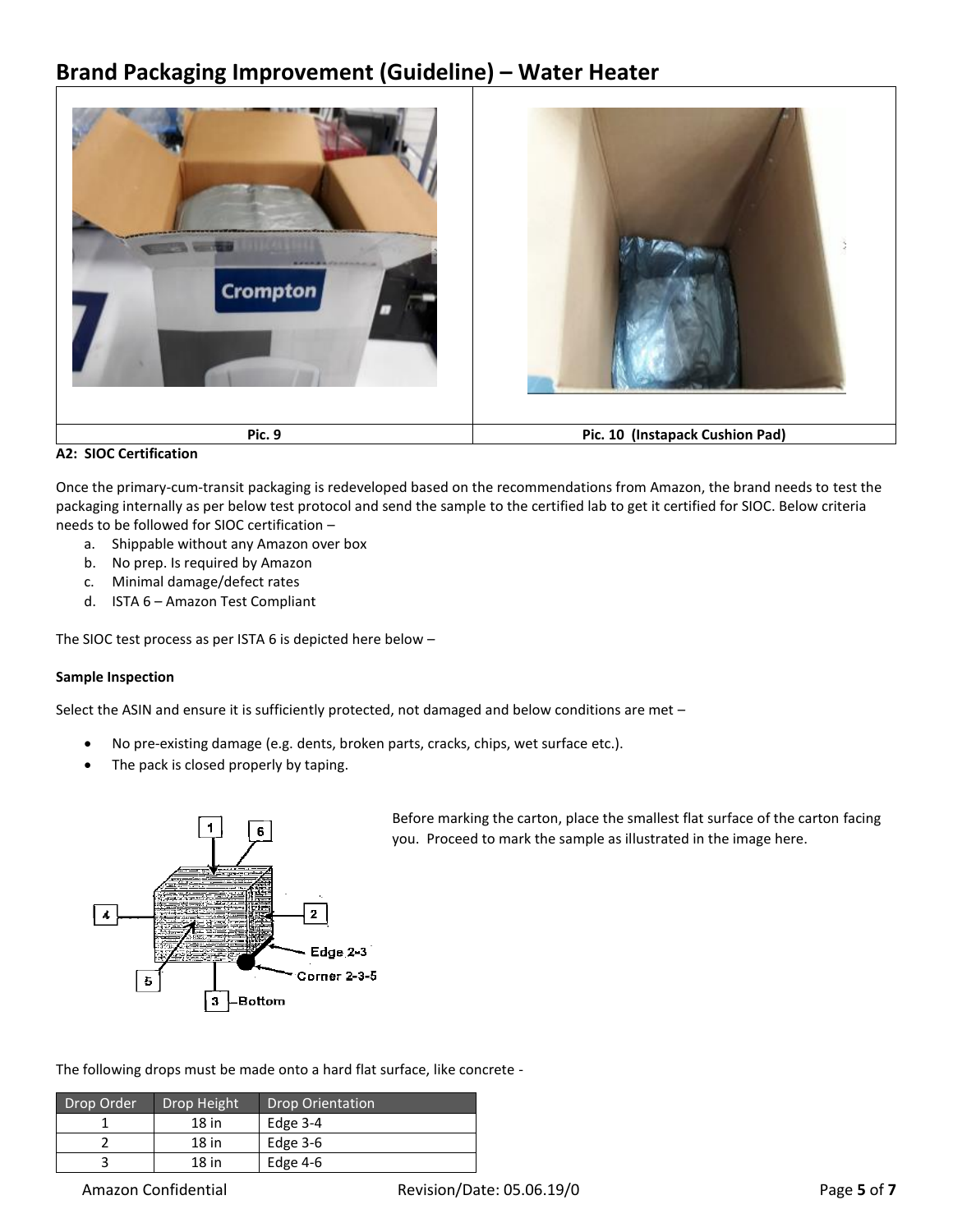| 4  | 18 in | Corner 3-4-6              |
|----|-------|---------------------------|
| 5  | 18 in | <b>Corner 2-3-5</b>       |
| 6  | 18 in | Edge $2-3$                |
| 7  | 18 in | Edge $1-2$                |
| 8  | 36 in | Face 3                    |
| 9  | 18 in | Face 3                    |
| 10 | 18 in | Edge 3-4                  |
| 11 | 18 in | Edge 3-6                  |
| 12 | 18 in | Edge $1-5$                |
| 13 | 18 in | Corner 3-4-6              |
| 14 | 18 in | Corner 1-2-6              |
| 15 | 18 in | <b>Corner 1-4-5</b>       |
| 16 | 36 in | Most fragile flat surface |
| 17 | 18 in | Face 3                    |

#### **Acceptance Criteria (what is considered to be passed)**

- a. The product is not physically damaged or broken
- b. The primary packaging is not ruptured exposing any of the contents to hazard
- c. Standard criteria for shipment via existing shipping companies is applicable
- d. Any acceptable damage of primary packaging as per FC damage standards ( to be attached )
- e. Undamaged plastic blister or clamshell in case of blister and clamshell packaging respectively

#### **A3. FFP (Frustration Free Packaging) Certified Packaging**

In long-term the packaging should be ideally converted into a FFP type packaging by respective brand where the packaging would fulfill below criteria –

- a. Use of Curbside Recyclable Packaging Materials ( e.g. the outer box and internal fitments are made out of 100% corrugate )
- b. Easy-to-open by the end customers
- c. Use of minimal packaging materials
- d. Shippable without any Amazon Overbox
- e. No prep. requirement by Amazon
- f. Minimal damage and defect rate &
- g. ISTA 6 -Amazon SIOC Test compliant

In order to develop FFP packaging, the brand needs to work with Amazon IN Packaging team closely. The packaging team would help to innovate the packaging structurally so that molded EPS is replaced by corrugated fitments appropriately to convert it into a FFP certified packaging. Once the packaging is redeveloped as per FFP requirements (as depicted above), this is sent to the certified lab (Intertek/PCRI/SIES) for FFP certification.

Here is the Test Protocol for FFP Certification -



#### **A4: Contact details for the certified Labs (First 3 labs are preferred over the 4th lab)**

1. Intertek

Umesh Kumar (Key Account Manager) / Raj Kumar (General Manager - Soft lines) Plot No. 290, Udyog Vihar, Phase-2, Gurugram, 122016, India Direct: 0124-4503455; Mobile: Umesh (9886306272)/Rajkumar (09535510005) Mail ID: [umeshkumar.m@intertek.com/](mailto:umeshkumar.m@intertek.com)rajkumar@intertek.com

2. Packaging Clinic & Research Institute / PCRI ( Hyderabad )